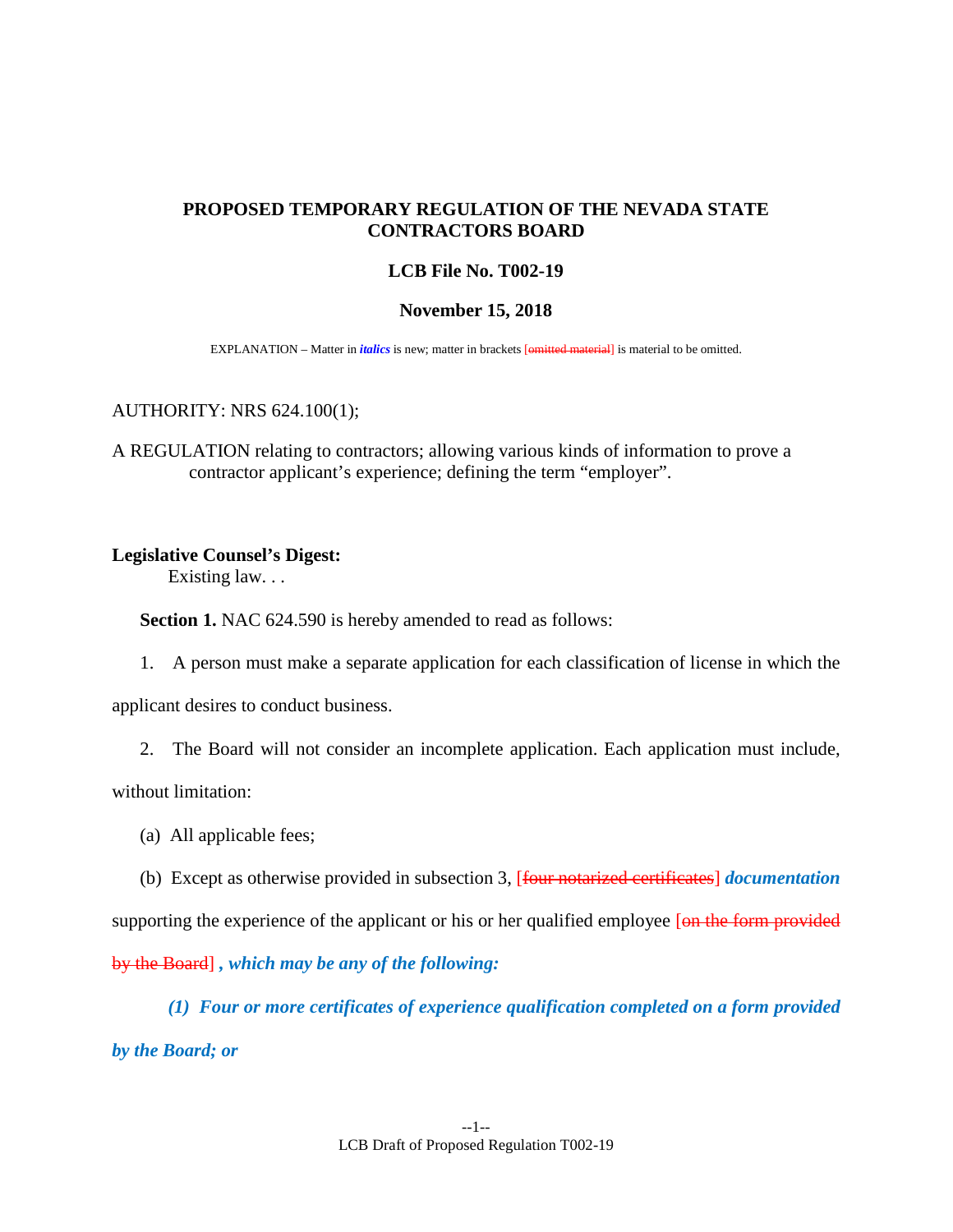*(2) A current masters certification issued by a governmental agency in a discipline substantially similar to the requested classification; or,*

*(3) Proof of transferable military experience and training.*

(c) All information which is required to be confirmed by a bank;

(d) The financial statement required by NAC 624.593;

 (e) Pursuant to subsection 2 of NRS 624.265, a completed set of fingerprint cards and a form authorizing an investigation of the applicant's background and the submission of the fingerprints to the Central Repository for Nevada Records of Criminal History and the Federal Bureau of Investigation; and

(f) Any other information required by the Board.

 3. The Board will waive the requirements set forth in paragraph (b) of subsection 2 if the applicant or his or her qualified employee:

 (a) Has a minimum of 4 years of experience that is approved by the Board pursuant to NAC 624.615 as a contractor licensed in good standing in the endorsing state;

 (b) Has not been investigated for misconduct as a contractor or had a license revoked, modified, limited, suspended or otherwise disciplined by the endorsing state or any other jurisdiction in which he or she has been licensed;

 (c) Does not have any disciplinary actions or proceedings pending against the applicant or his or her qualified employee by a licensing body in the endorsing state or any other jurisdiction; and

 (d) Provides a completed application pursuant to subsection 2 on the form provided by the Board that includes, without limitation, the endorsing state verifying on a form provided by the Board that the applicant or his or her qualified employee has a valid license.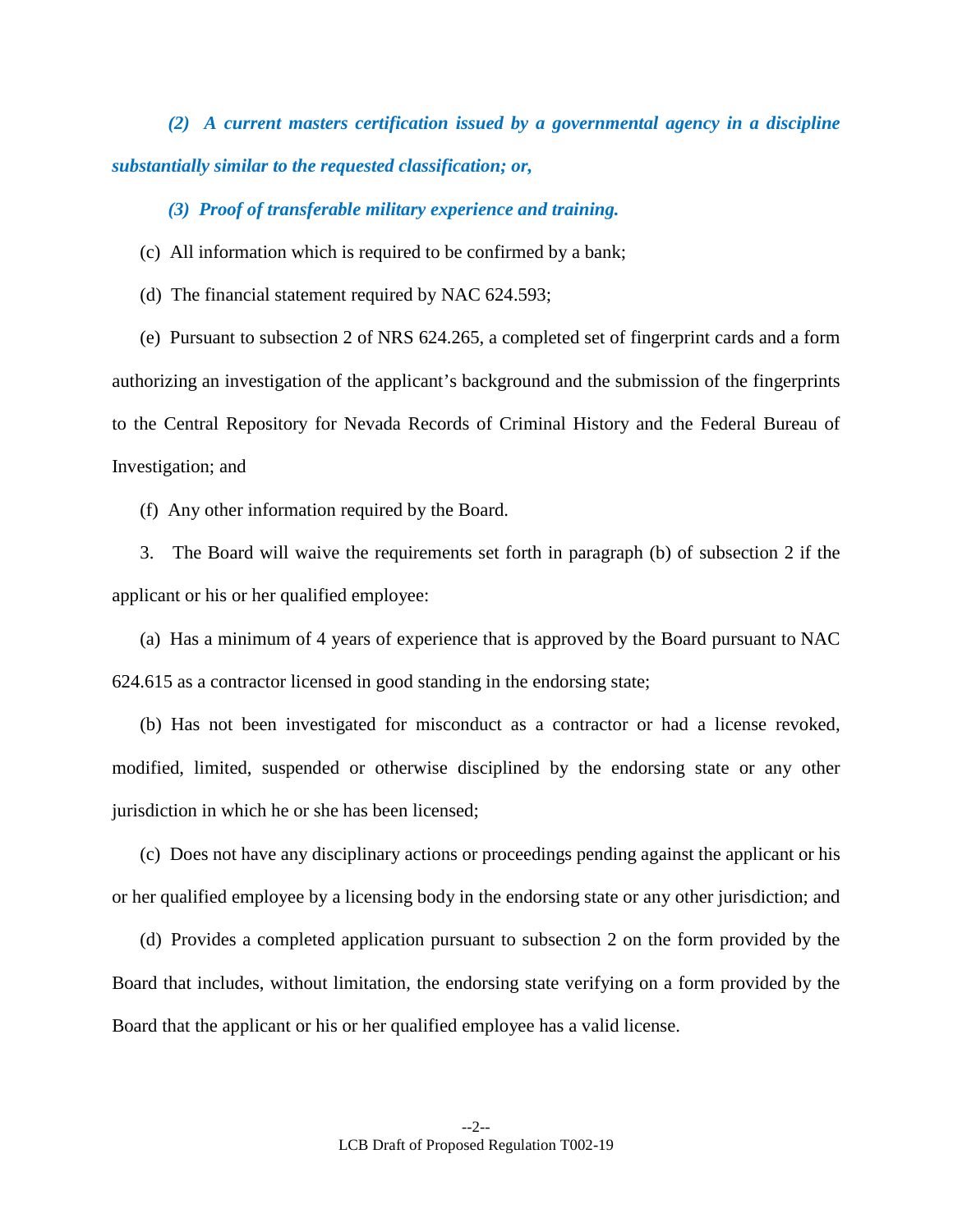4. The Board shall deem an application to be withdrawn if the Board has not received all the information and fees required to complete the application within 6 months after the date the application is submitted to the Board. If an application is deemed to be withdrawn pursuant to this subsection or if an applicant or his or her qualified employee otherwise withdraws an application, the Board may not issue a license to the applicant or his or her qualified employee unless the applicant or his or her qualified employee submits a new application and pays the required fees.

5. As used in this section:

 (a) "Endorsing state" means any state or territory in the United States, or the District of Columbia, that the Board determines to have requirements for licensing contractors which are substantially equivalent to the requirements for licensing contractors in this State pursuant to NAC 624.615.

(b) "Person" means:

(1) A natural person;

 (2) A corporation, partnership, limited partnership or limited-liability company that is organized pursuant to the laws of this State; or

 (3) A foreign corporation, foreign partnership, foreign limited partnership or foreign limited-liability company that is authorized to do business in this State.

**Sec. 2.** Chapter 624 of NAC is hereby amended by adding thereto the provisions set forth as sections 3 and 4 of this regulation.

**Sec. 3.** *"Employee" means a natural person under any appointment or contract of hire or apprenticeship, express or implied, written or oral, at-will or other, whether lawfully or unlawfully employed for a contractor and does not include:*

*1. An independent contractor; or*